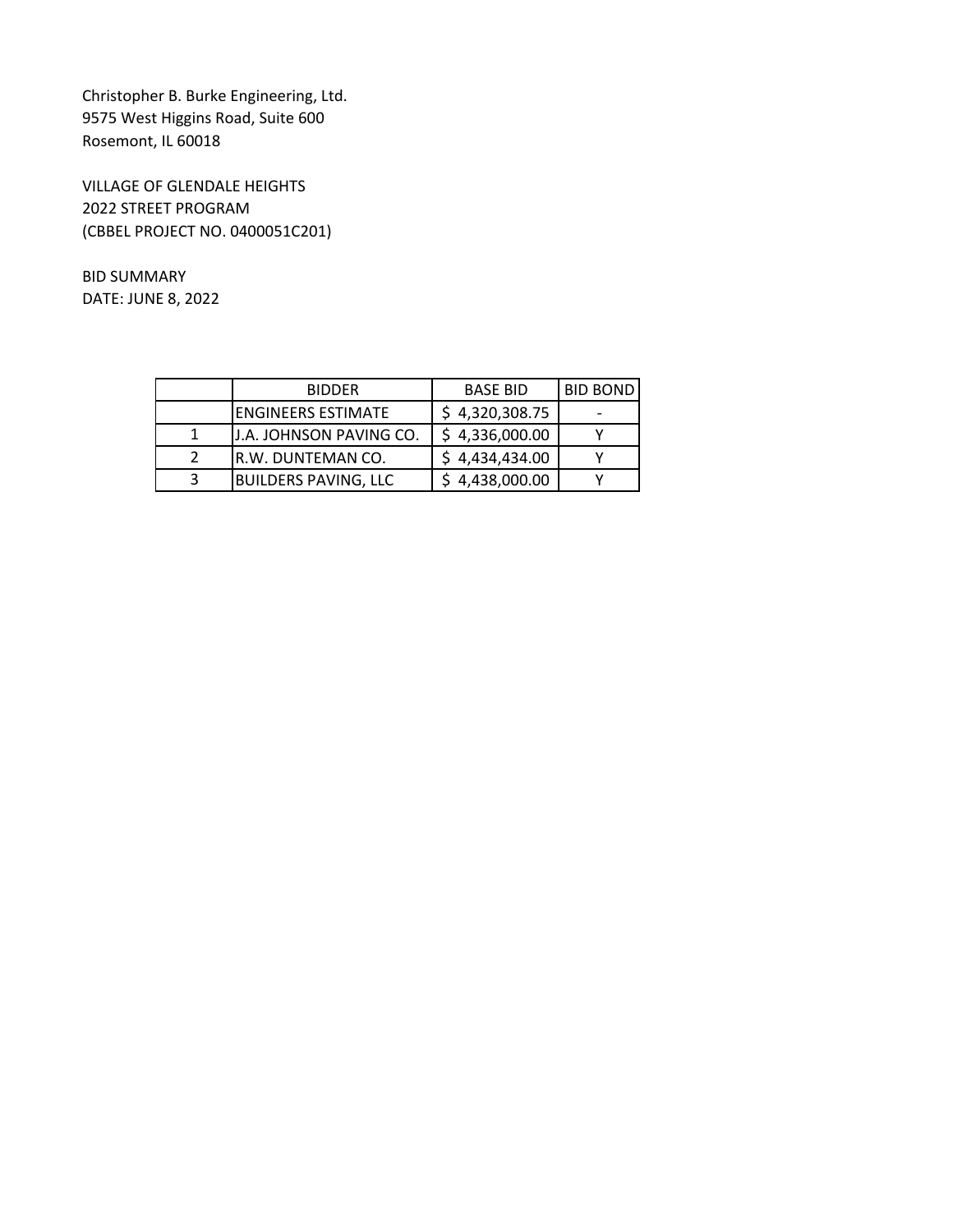## VILLAGE OF GLENDALE HEIGHTS 2022 STREET PROGRAM (CBBEL PROJECT NO. 0400051C201)

## BID TABULATIONDATE: JUNE 8, 2022

|           |                |                                                         |             |                 | <b>ENGINEERS ESTIMATE</b>     |                            |                         | J.A. JOHNSON PAVING CO.       |                  | R.W. DUNTEMAN CO.          |                  | <b>BUILDERS PAVING, LLC</b> |  |  |
|-----------|----------------|---------------------------------------------------------|-------------|-----------------|-------------------------------|----------------------------|-------------------------|-------------------------------|------------------|----------------------------|------------------|-----------------------------|--|--|
| <b>SP</b> | ITEM NO.       | <b>ITEM</b>                                             | <b>UNIT</b> | <b>QUANTITY</b> | <b>UNIT COST</b>              | <b>TOTAL COST</b>          | <b>UNIT COST</b>        | <b>TOTAL COST</b>             | <b>UNIT COST</b> | <b>TOTAL COST</b>          | <b>UNIT COST</b> | <b>TOTAL COST</b>           |  |  |
|           | $\mathbf{1}$   | TREE TRUNK PROTECTION                                   | EACH        | 116             | 200.00<br>\$                  | 23,200.00 \$<br>$\sqrt{3}$ | 85.00                   | 9,860.00 \$<br>$\sqrt{3}$     | 185.00 \$        | 21,460.00 \$               | $150.00$ \$      | 17,400.00                   |  |  |
|           | $\overline{2}$ | <b>TREE ROOT PRUNING</b>                                | EACH        | 94              | $\mathfrak{L}$<br>$150.00$ \$ | 14,100.00                  | $95.00$ \$              | 8,930.00 \$                   | $110.00$ \$      | 10,340.00                  | $100.00$ \$      | 9,400.00                    |  |  |
|           | 3              | TREE PRUNING (1 TO 10 INCH DIAMETER)                    | <b>EACH</b> | 18              | \$<br>$100.00$ \$             | 1,800.00                   | $80.00$ \$<br>\$        | $1,440.00$ \$                 | $44.00$ \$       | 792.00 \$                  | $40.00$ \$       | 720.00                      |  |  |
|           | $\overline{4}$ | TREE PRUNING (OVER 10 INCH DIAMETER)                    | EACH        | 46              | \$<br>$100.00$ \$             | $4,600.00$ \$              | $90.00$ \$              | $4,140.00$ \$                 | $170.00$ \$      | 7,820.00 \$                | $150.00$ \$      | 6,900.00                    |  |  |
|           | 5              | REMOVAL AND DISPOSAL OF UNSUITABLE MATERIAL             | CU YD       | 1970            | \$<br>$40.00$ \$              | 78,800.00                  | 32.50<br>l \$           | 64,025.00 \$<br><b>S</b>      | $40.00$ \$       | 78,800.00 \$               | $15.00$ \$       | 29,550.00                   |  |  |
|           | 6              | POROUS GRANULAR EMBANKMENT                              | CU YD       | 1970            | $40.00$ \$<br>\$              | 78,800.00 \$               | $32.50$ \$              | $64,025.00$ \$                | $40.00$ \$       | 78,800.00 \$               | 15.00            | $\sqrt{3}$<br>29,550.00     |  |  |
|           | $\overline{7}$ | <b>TRENCH BACKFILL</b>                                  | CU YD       | 90              | \$<br>$35.00$ \$              | $3,150.00$ \ \$            | $2.00$ \$               | $180.00$   \$                 | $21.40$ \$       | $1,926.00$ \$              | 55.00            | 4,950.00<br><b>S</b>        |  |  |
|           | 8              | GEOTECHNICAL FABRIC FOR GROUND STABILIZATION            | SQ YD       | 5905            | \$<br>$2.00$ \$               | $11,810.00$ \$             | $0.90$ \$               | 5,314.50 \$                   | $1.50$ \$        | 8,857.50 \$                | $1.00$ \$        | 5,905.00                    |  |  |
|           | 9              | SODDING                                                 | SQ YD       | 4705            | \$<br>$15.00$ \$              | 70,575.00 \$               | 14.75                   | $\sqrt{3}$<br>$69,398.75$ \$  | 17.50            | $\sqrt{3}$<br>82,337.50 \$ | 13.00            | $\sqrt{3}$<br>61,165.00     |  |  |
|           | 10             | SUPPLEMENTAL WATERING                                   | <b>UNIT</b> | 90              | \$<br>$50.00$ \$              | $4,500.00$ \$              | $60.00$ \$              | 5,400.00 \$                   | $0.01$ \$        | $0.90$ \$                  | 10.00            | 900.00<br>$\mathbf{s}$      |  |  |
|           | 11             | <b>INLET FILTERS</b>                                    | <b>EACH</b> | 108             | $\mathfrak{s}$<br>$15.00$ \$  | $1,620.00$ \$              | $165.00$ \$             | 17,820.00 \$                  | $150.00$ \$      | 16,200.00 \$               | $195.00$ \$      | 21.060.00                   |  |  |
|           | 12             | AGGREGATE BASE COURSE, TYPE B 10"                       | SQ YD       | 20910           | $14.00$ \$<br>\$              | 292,740.00 \$              | $11.50$ \$              | 240,465.00 \$                 | $16.00$ \$       | 334,560.00 \$              | $14.00$ \$       | 292,740.00                  |  |  |
|           | 13             | PREPARATION OF BASE                                     | SQ YD       | 22035           | $\mathfrak{L}$<br>$1.75$ \$   | 38,561.25 \$               | $0.50$ \$               | $11,017.50$ \$                | $0.75$ \$        | 16,526.25 \$               | 0.25             | $\sqrt{3}$<br>5.508.75      |  |  |
|           | 14             | <b>AGGREGATE BASE REPAIR</b>                            | <b>TON</b>  | 955             | \$<br>$25.00$ \$              | 23,875.00 \$               | $17.50$ \$              | $16,712.50$ \$                | $34.50$ \$       | 32,947.50 \$               | $15.00$ \$       | 14,325.00                   |  |  |
|           | 15             | BITUMINOUS MATERIALS (TACK COAT)                        | POUND       | 21320           | $0.75$ \$<br>\$               | 15,990.00 \$               | 0.01                    | $213.20$ \$<br>$\sqrt{3}$     | $0.75$ \$        | 15,990.00 \$               | $0.01$ \$        | 213.20                      |  |  |
|           | 16             | HOT-MIX ASPHALT BINDER COURSE, IL-9.5, N50              | <b>TON</b>  | 185             | \$<br>87.50 \$                | 16,187.50 \$               | 115.00                  | 21,275.00 \$<br><b>S</b>      | 89.00 \$         | 16,465.00 \$               | $115.00$ \$      | 21,275.00                   |  |  |
|           | 17             | HOT-MIX ASPHALT BINDER COURSE, IL-19.0, N50             | <b>TON</b>  | 10665           | 87.50 \$<br>\$                | $933,187.50$ \$            | 84.00                   | 895,860.00 \$<br>$\mathbf{s}$ | 80.20 \$         | 855,333.00 \$              | 88.00            | $\mathbf{s}$<br>938,520.00  |  |  |
|           | 18             | POLYMERIZED HOT-MIX ASPHALT BINDER COURSE, IL-4.75, N50 | <b>TON</b>  | 620             | \$<br>$110.00$ \ \$           | 68,200.00                  | $118.00$ \$<br><b>S</b> | 73,160.00 \$                  | $100.00$ \$      | $62,000.00$ \$             | 125.00           | 77,500.00<br><b>\$</b>      |  |  |
|           | 19             | HOT-MIX ASPHALT SURFACE COURSE, IL-9.5, MIX "D", N50    | <b>TON</b>  | 5210            | $90.00$ \$<br>\$              | 468,900.00 \$              | $92.00$ \$              | 479,320.00 \$                 | $91.80$ \$       | 478,278.00 \$              | $95.00$ \$       | 494,950.00                  |  |  |
|           | 20             | PORTLAND CEMENT CONCRETE SIDEWALK 4 INCH                | SQ FT       | 12320           | \$<br>$7.00$ \$               | 86,240.00                  | 10.50<br>l \$           | 129,360.00 \$<br>$\sqrt{3}$   | $6.50$ \$        | 80,080.00 \$               | 9.00             | $\sqrt{3}$<br>110,880.00    |  |  |
|           | 21             | PAVEMENT REMOVAL                                        | SQ YD       | 20925           | \$<br>$22.00$ \$              | 460,350.00 \$              | $18.50$ \$              | 387,112.50 \$                 | $25.00$ \$       | $523,125.00$ \$            | 19.00            | $\sqrt{3}$<br>397,575.00    |  |  |
|           | 22             | HOT-MIX ASPHALT SURFACE REMOVAL, 2"                     | SQ YD       | 19215           | \$<br>$4.00$ \$               | 76,860.00 \$               | $3.00$ \$               | 57,645.00 \$                  | $2.70$ \$        | $51,880.50$ \$             | 3.50             | $\sqrt{3}$<br>67,252.50     |  |  |
|           | 23             | HOT-MIX ASPHALT SURFACE REMOVAL, 3"                     | SQ YD       | 1780            | \$<br>$5.00$ \$               | $8,900.00$ \\$             | $5.50$ \$               | $9,790.00$ \$                 | $5.75$ \$        | $10,235.00$ \$             | $7.00$ \$        | 12,460.00                   |  |  |
|           | 24             | COMBINATION CURB AND GUTTER REMOVAL                     | <b>FOOT</b> | 8320            | \$<br>$6.00$ \$               | 49,920.00 \$               | 10.50                   | 87,360.00 \$<br>$\sqrt{3}$    | $7.80$ \$        | 64,896.00 \$               | 7.00             | $\sqrt{3}$<br>58,240.00     |  |  |
|           | 25             | SIDEWALK REMOVAL                                        | SQ FT       | 12590           | \$<br>$2.00$ \$               | $25,180.00$ \$             | $2.10$ \$               | 26,439.00 \$                  | $1.85$ \$        | $23,291.50$ \$             | 1.50             | 18,885.00<br><b>S</b>       |  |  |
|           | 26             | STORM SEWERS, CLASS A, TYPE 1 10"                       | <b>FOOT</b> | 150             | \$<br>$85.00$ \$              | $12,750.00$ \$             | $185.00$ \$             | 27,750.00 \$                  | 134.70 \$        | $20,205.00$ \$             | $155.00$ \$      | 23,250.00                   |  |  |
|           | 27             | STORM SEWERS, CLASS A, TYPE 1 12"                       | <b>FOOT</b> | 10              | $90.00$ \$<br>\$              | 900.00                     | $265.00$ \$<br>∣\$      | $2,650.00$ \$                 | $220.60$ \$      | $2,206.00$ \$              | $420.00$ \$      | 4,200.00                    |  |  |
|           | 28             | STORM SEWERS, CLASS A, TYPE 1 24"                       | <b>FOOT</b> | 20              | $\mathfrak{s}$<br>$250.00$ \$ | 5,000.00                   | 655.00 \$<br>- \$       | $13,100.00$ \$                | $364.80$ \$      | 7,296.00 \$                | 727.00 \$        | 14,540.00                   |  |  |
|           | 29             | STORM SEWER REMOVAL 10"                                 | <b>FOOT</b> | 144             | \$<br>$20.00$ \$              | $2,880.00$ \ \$            | $10.00$ \$              | 1,440.00 \$                   | $13.80$ \$       | $1,987.20$ \$              | $24.00$ \$       | 3,456.00                    |  |  |
|           | 30             | STORM SEWER REMOVAL 12"                                 | <b>FOOT</b> | 10              | \$<br>$20.00$ \$              | $200.00$ \\$               | $10.00$ \$              | $100.00$ \$                   | $27.25$ \$       | $272.50$ \$                | $24.00$ \$       | 240.00                      |  |  |
|           | 31             | STORM SEWER REMOVAL 24"                                 | <b>FOOT</b> | 20              | \$<br>$50.00$ \$              | $1,000.00$ \$              | 10.00                   | $\mathbf{s}$<br>$200.00$ \\$  | $16.60$ \$       | $332.00$ \\$               | $31.00$ \$       | 620.00                      |  |  |
|           | 32             | DOMESTIC WATER SERVICE BOXES TO BE ADJUSTED             | EACH        | 142             | \$<br>$350.00$ \$             | 49,700.00                  | $285.00$ \$<br>- \$     | 40,470.00 \$                  | 488.00           | l \$<br>69,296.00          | 270.00           | 38,340.00<br>$\sqrt{3}$     |  |  |
|           | 33             | NON-SPECIAL WASTE DISPOSAL                              | CU YD       | 100             | \$<br>$100.00$ \ \$           | $10,000.00$ \$             | $110.00$ \$             | $11,000.00$ \$                | $90.00$ \$       | $9,000.00$ \$              | 15.00            | 1,500.00<br>$\mathbf{s}$    |  |  |